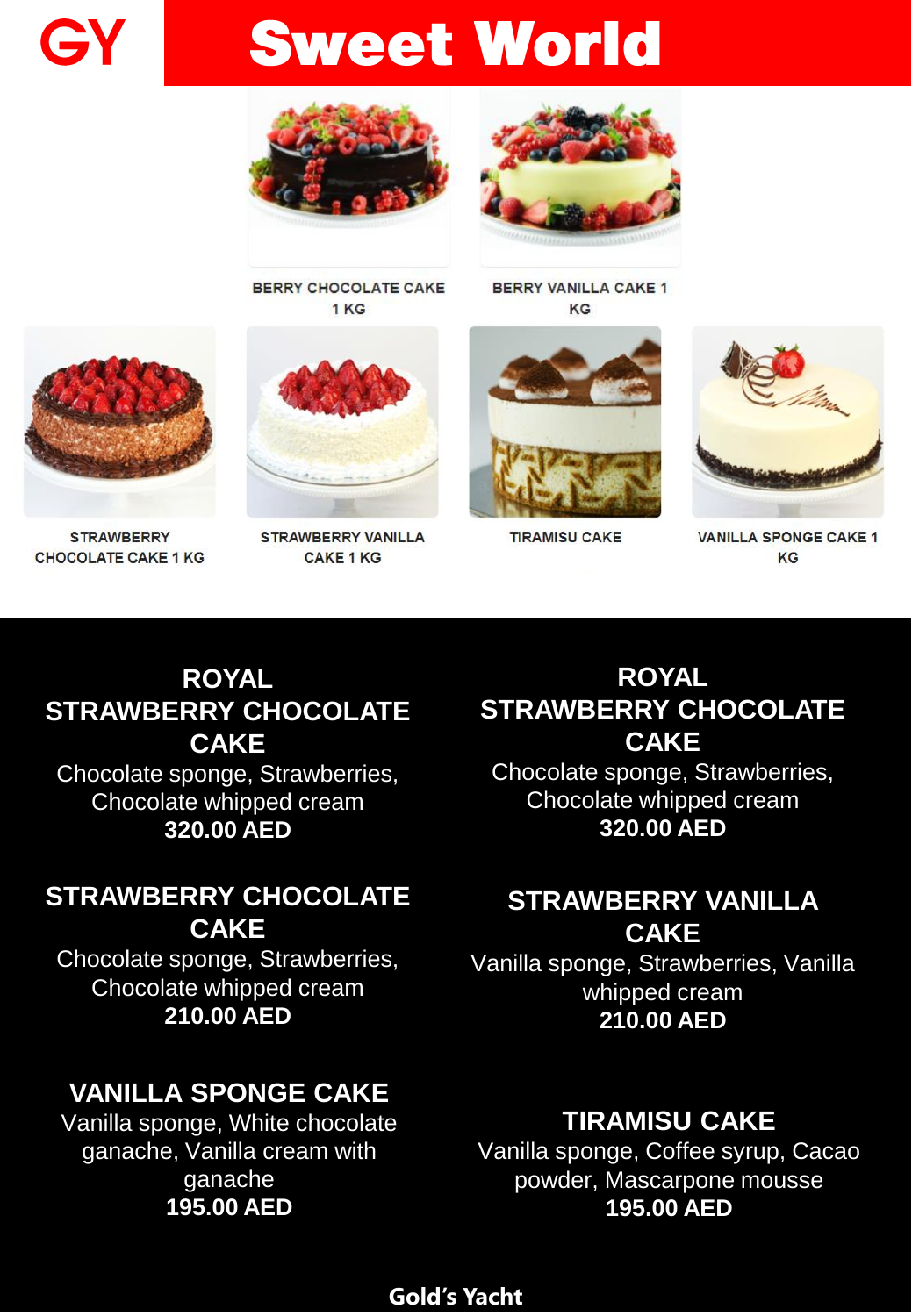

# **Sweet World**



**BAKED CHEESE CAKE 1** KG



**BLACK FOREST CAKE 1 KG** 



**BLUEBERRY CHEESE CAKE 1 KG** 



**CARAMEL CAKE 1 KG** 



**CARROT CAKE 1 KG** 



**CHOCOLATE CARAMEL CAKE 1 KG** 



**CHOCOLATE FUDGE CAKE** 1 KG



**CHOCOLATE HAZELNUT CAKE 1 KG** 

#### BAKED CHEESE CAKE 1 KG Cream cheese, Crushed cookies 195.00 AED

BLACK FOREST CAKE Chocolate sponge, Chocolate whipped cream, Cherry filling, Chocolate shavings 195.00 AED

#### BLUEBERRY CHEESE CAKE

Cream cheese mousse, Blueberry filling, Whipped cream, Crushed cookies 195.00 AED

#### CARAMEL CAKE Caramel sponge, Caramel whipped cream, Caramel glaze, Almond 195.00 AED

CARROT CAKE 1 KG Carrot sponge, Cheese cream, Walnut 195.00 AED

## CHOCOLATE CARAMEL CAKE

Caramel and chocolate sponge, Chocolate mousse, Vanilla mousse, Caramel glaze 195.00 AED

## CHOCOLATE FUDGE CAKE

Chocolate moist sponge, Dark ganache 195.00 AED

## CHOCOL. HAZELNUT CAKE

Chocolate hazelnut sponge, Milk chocolate mousse, Chocolate mirror 195.00 AED

#### Gold's Yacht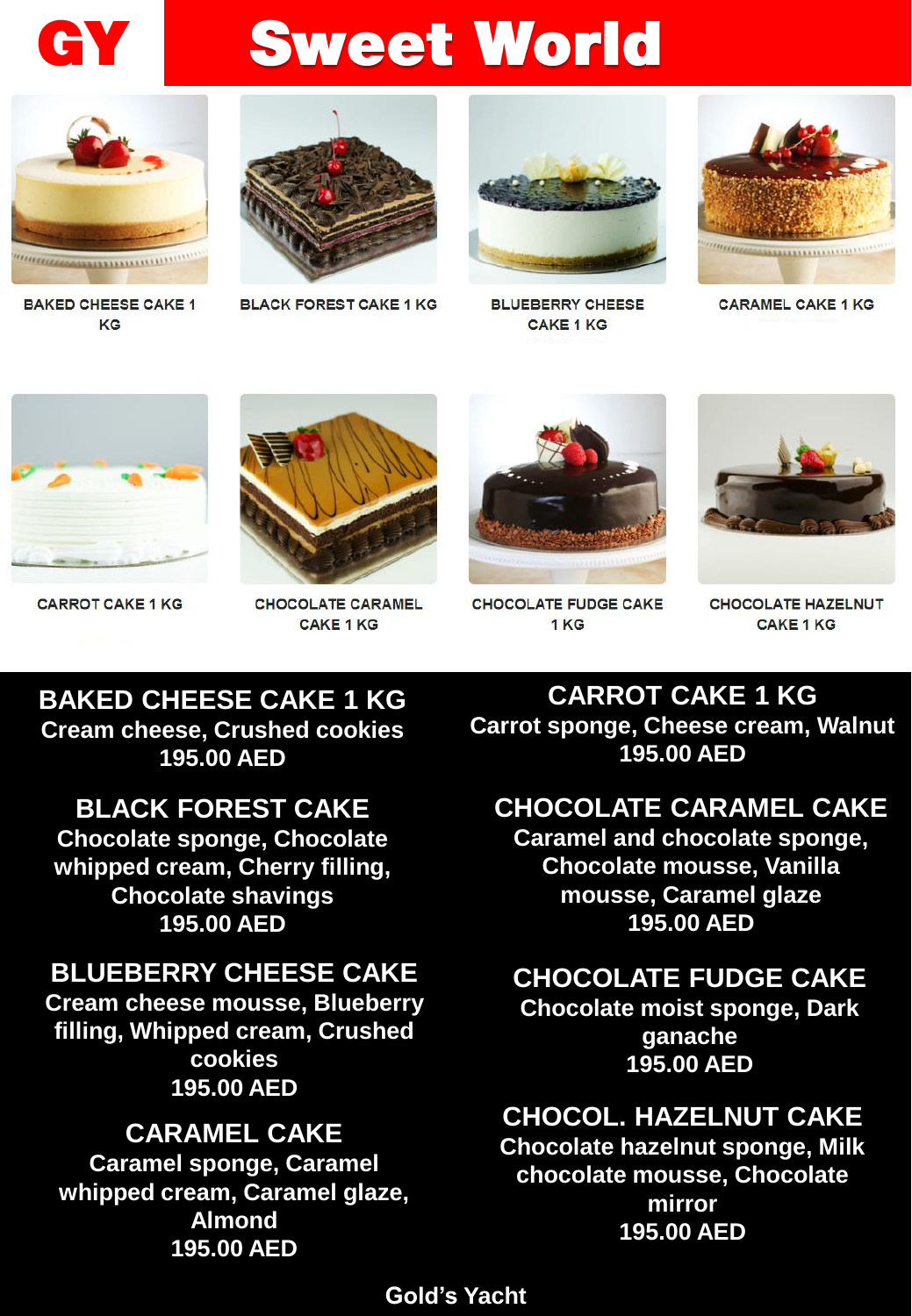



**CHOCOLATE SPONGE CAKE WITH JELLY 1KG** 



**CHOCOLATE SWISS ROLL** CAKE 0.7 KG



**CHOCOLATE TRUFFLE CAKE 1KG** 



**FRUIT CAKE 1 KG** 



**HAZELNUT SWISS ROLL** CAKE 0.7 KG



HONEY CHOCOLATE CAKE 1<sub>KG</sub>



**MARBLE CAKE 1 KG** 



**MILLEFEUILLE CAKE 1 KG** 

CHOC. SPONGE WITH JELLY Chocolate Sponge, Chocolate Whipped Cream, Mirror neutral glaze 140.00 AED

## CHOC.SWISS ROLL CAKE

Chocolate sponge, Chocolate cream, Chocolate glaze 125.00 AED

## CHOCOLATE TRUFFLE CAKE

Chocolate sponge, Whipped cream with dark chocolate 195.00 AED

#### FRUIT CAKE Vanilla Sponge, Custard Cream, Fruits, Glaze 185.00 AED

HAZELNUT ROLL CAKE Vanilla sponge, Whipped hazelnut cream 120.00 AED

# HONEY CHOCOLATE CAKE

Honey sponge, Whipped cream, Chocolate glaze 215.00 AED

#### MARBLE CAKE

Vanilla chocolate sponge, Whipped cream 140.00 AED

## MILLEFEUILLE CAKE

Puff pastry, Pastry cream 195.00 AED

#### Gold's Yacht